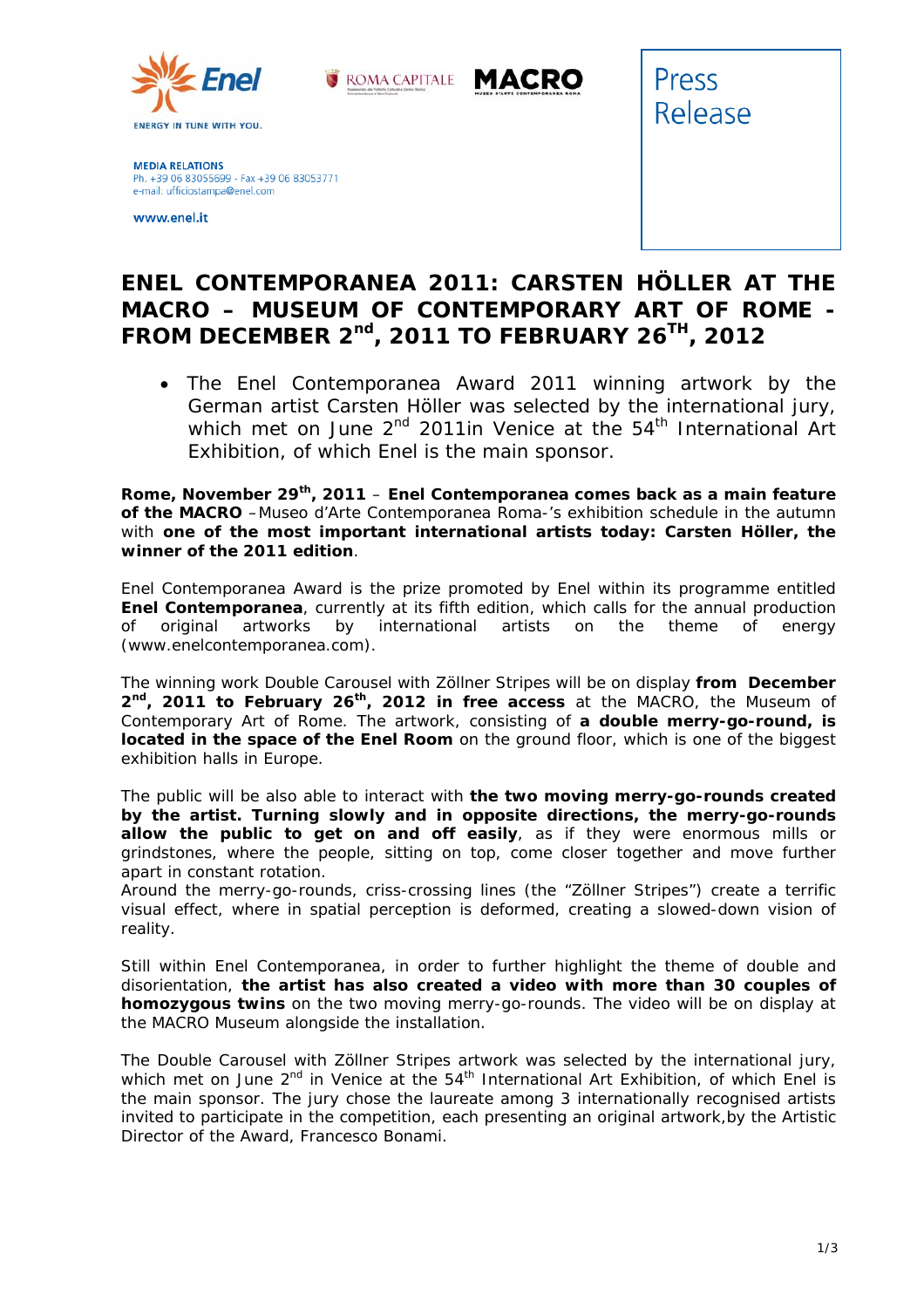







The jury, presided by **Gianluca Comin**, Enel Group Director of External Relations, was made up of representatives of some of the most prestigious international arts institutions: **Joseph Backstein** (Commissioner of the Moscow Art Biennial), **Luca Massimo Barbero** (Associate Curator Peggy Guggenheim Collection, Venice), **Iwona Blazwick** (Director of the Whitechapel Gallery, London), **Massimiliano Gioni** (Artistic Director of the Nicola Trussardi Foundation, Milan), **Ivo Mesquita** (Chief Commissioner of the Sao Paolo National Gallery), **Jack Persekian** (Director of the Al-Ma'mal Foundation for Contemporary Art, Jerusalem).

*Born in Brussels in 1961 (to German parents), Carsten Höller a graduate in agricultural sciences with a specialization in plant pathology and a Masters' thesis on olfactory communication between insects, uses art as a cognitive tool in probing objective reality and perception. Disorientation is a key feature in most of his works from the rotating mushrooms suspended from the ceiling of the Prada Foundation in 2000 to the five steel Test Site slides in Turbine Hall at London's Tate Modern in 2006, as part of the Unilever Series, to his recent exhibition, Soma, at the Hamburger Bahnhof Museum of Contemporary Art in Berlin. Carsten Höller has participated in numerous group and solo exhibitions in such prestigious international institutions as the Museum Boijmans Van Beuningen, Rotterdam and the Bregenz Kunsthaus. He represented Sweden at the Venice Biennial 51st International Art Exhibition (with Miriam Bäckström) and has participated in numerous editions of Documenta and the São Paolo Biennial. The New Museum in New York is currently featuring his solo show entitled Carsten Höller: Experience. He lives and works in Stockholm*.

With the launch of the **fifth edition of Enel Contemporanea** and the decision to become the **main sponsor of the Venice Biennial 54th and 55th International Art Exhibitions** (June 4<sup>th</sup> - November 27<sup>th</sup>, 2011 and 2013), **Enel confirms its commitment to supporting art** and culture in all its different forms and expressions, by working alongside important institutions in order to benefit society.

For the past number of years, Enel has focused on contemporary art due to its ability to express and transmit values of innovation, attention to the environment and an openness to the world. Today, these values constitute the three fundamental axes pertaining to the creation of a sustainable future and also reflect the evolution of a company like Enel*.* 

*Enel Contemporanea calls for the production of an original artwork every year based on the theme of energy, a challenge open to artists of all nationalities (www.enelcontemporanea.com). It is an initiative, today at its fifth edition, that attempts*  to explore the concept of energy through the universal language of art. Since 2010, Enel *Contemporanea has come up with a new, even more international concept: The Enel Contemporanea Award, a prize for international artists, by invitation, with a panel of experts called upon to select the winning piece*.

*The previous editions of Enel Contemporanea have presented the works of eight international artists: in 2010 Dutch duo Bik Van der Pol's "Butterfly House" inaugurated the new MACRO – Rome Contemporary Art Museum. In 2009, there was the open-air installation by American Doug Aitken on the tip of the Tiber Island in Rome. In 2008, an eco-sustainable waiting room was created by the American Jeffrey Inaba (a permanent*